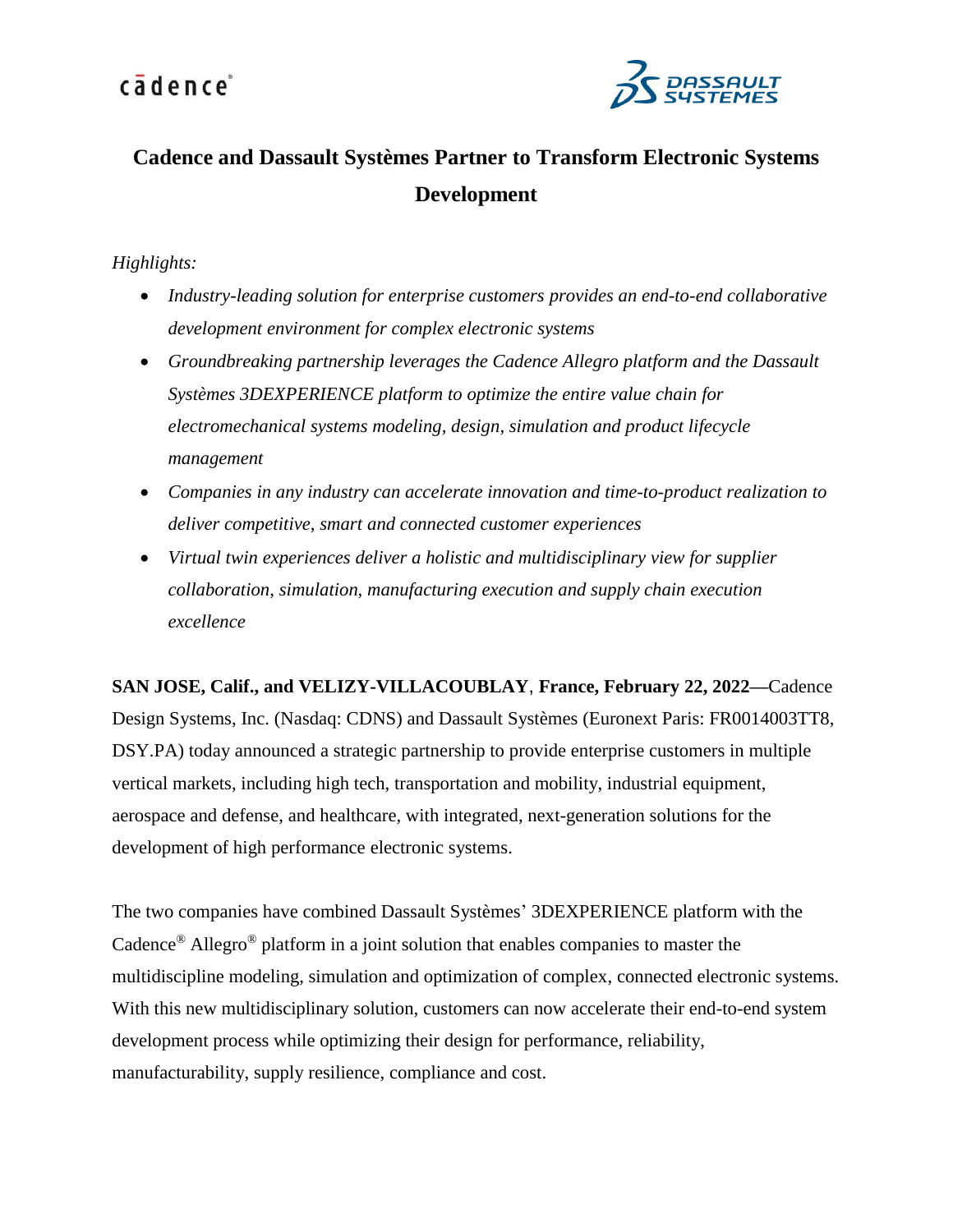

Dassault Systèmes and Cadence have been engaged in a multi-year collaboration with leading customers to prove this solution in a global production environment.

The collaborative virtual twin experiences integrate capabilities for electronic and mechanical product lifecycle management, business process analytics and multidiscipline electronic systems development, engineering and traceability. This holistic virtual model provides a complete, realtime view of electrical and mechanical simulation, manufacturing and supply chain execution for the product lifecycle, improving decision-making and accelerating innovation, through "what-if" studies.

Products and services are increasingly interconnected and intelligent, enabling consumers, citizens and patients to unlock more personalized, engaging experiences that improve quality of life. In this dynamic context, companies must rapidly develop electronic systems that are safe, high quality and right the first time. Mastering electronic system complexity and cost/time-tomarket pressures requires collaborative innovation that unites electronics, mechanics and additional functions across the value chain.

"Every industry is overwhelmed with product complexity due to electrification, security, connectivity, sustainability, AI/ML, cloud, supply chain/regulatory challenges and more," said Tom Beckley, Senior Vice President and General Manager of the Custom IC & PCB Group at Cadence. "Cadence is the global leader for the design and analysis of complex IP, semiconductors, advanced IC packaging, PCBs and electrical systems. Combined with Dassault Systèmes' powerful 3DEXPERIENCE platform, customers now have an opportunity to literally transform their enterprise inclusive of electronics, mechanical, manufacturing and product lifecycle management. We are excited about our strategic partnership with Dassault Systèmes, which enables electromechanical 'virtual twin experiences' for rapid product realization."

"Connected electronic systems are raising the standards in all industries in the Experience Economy, where the value of a product comes from its usage. Companies must shift from 'product thinking' to 'experience thinking' in their development processes to deliver the experiences consumers want and to succeed in this economy," said Philippe Laufer, Executive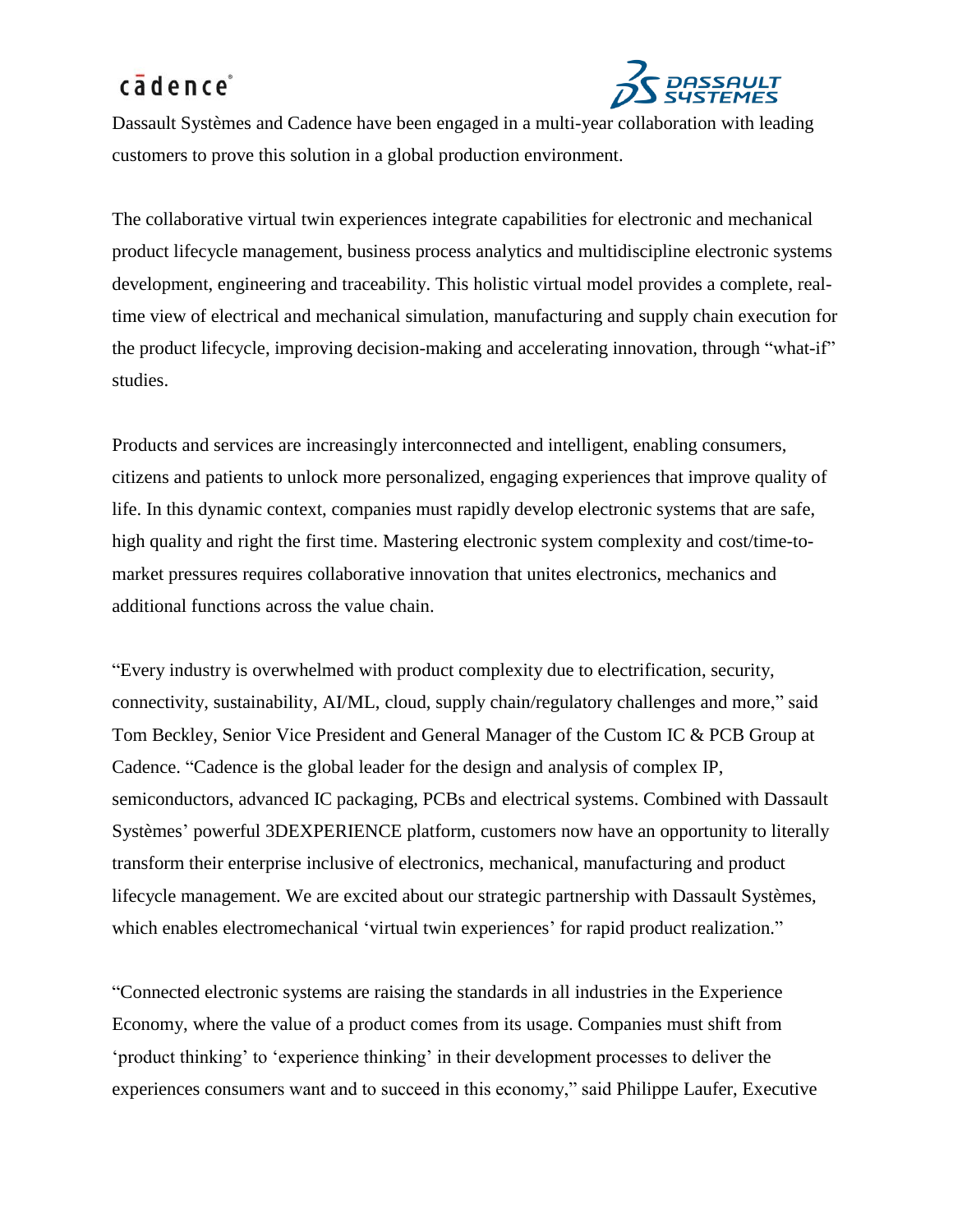

Vice President Global Brands, Dassault Systèmes. "Our strategic partnership with Cadence will revolutionize the development of high performance electronic systems by enabling collaboration around virtual twin experiences."

### **About Cadence**

Cadence is a pivotal leader in electronic systems design, building upon more than 30 years of computational software expertise. The company applies its underlying Intelligent System Design strategy to deliver software, hardware and IP that turn design concepts into reality. Cadence customers are the world's most innovative companies, delivering extraordinary products from chips to boards to complete systems for the most dynamic market applications, including hyperscale computing, 5G communications, automotive, mobile, aerospace, consumer, industrial and healthcare. For seven years in a row, Fortune magazine has named Cadence one of the 100 Best Companies to Work For. Learn more at [www.cadence.com.](http://www.cadence.com/)

#### **About Dassault Systèmes**

Dassault Systèmes, the 3DEXPERIENCE Company, is a catalyst for human progress. We provide business and people with collaborative 3D virtual environments to imagine sustainable innovations. By creating virtual twin experiences of the real world with our 3DEXPERIENCE platform and applications, our customers push the boundaries of innovation, learning and production. Dassault Systèmes brings value to more than 290,000 customers of all sizes, in all industries, in more than 140 countries. For more information, visit [www.3ds.com](http://www.3ds.com/)

3DEXPERIENCE, the Compass icon, the 3DS logo, CATIA, BIOVIA, GEOVIA, SOLIDWORKS, 3DVIA, ENOVIA, NETVIBES, MEDIDATA, CENTRIC PLM, 3DEXCITE, SIMULIA, DELMIA, and IFWE are commercial trademarks or registered trademarks of Dassault Systèmes, a French "société européenne" (Versailles Commercial Register # B 322 306 440), or its subsidiaries in the United States and/or other countries.